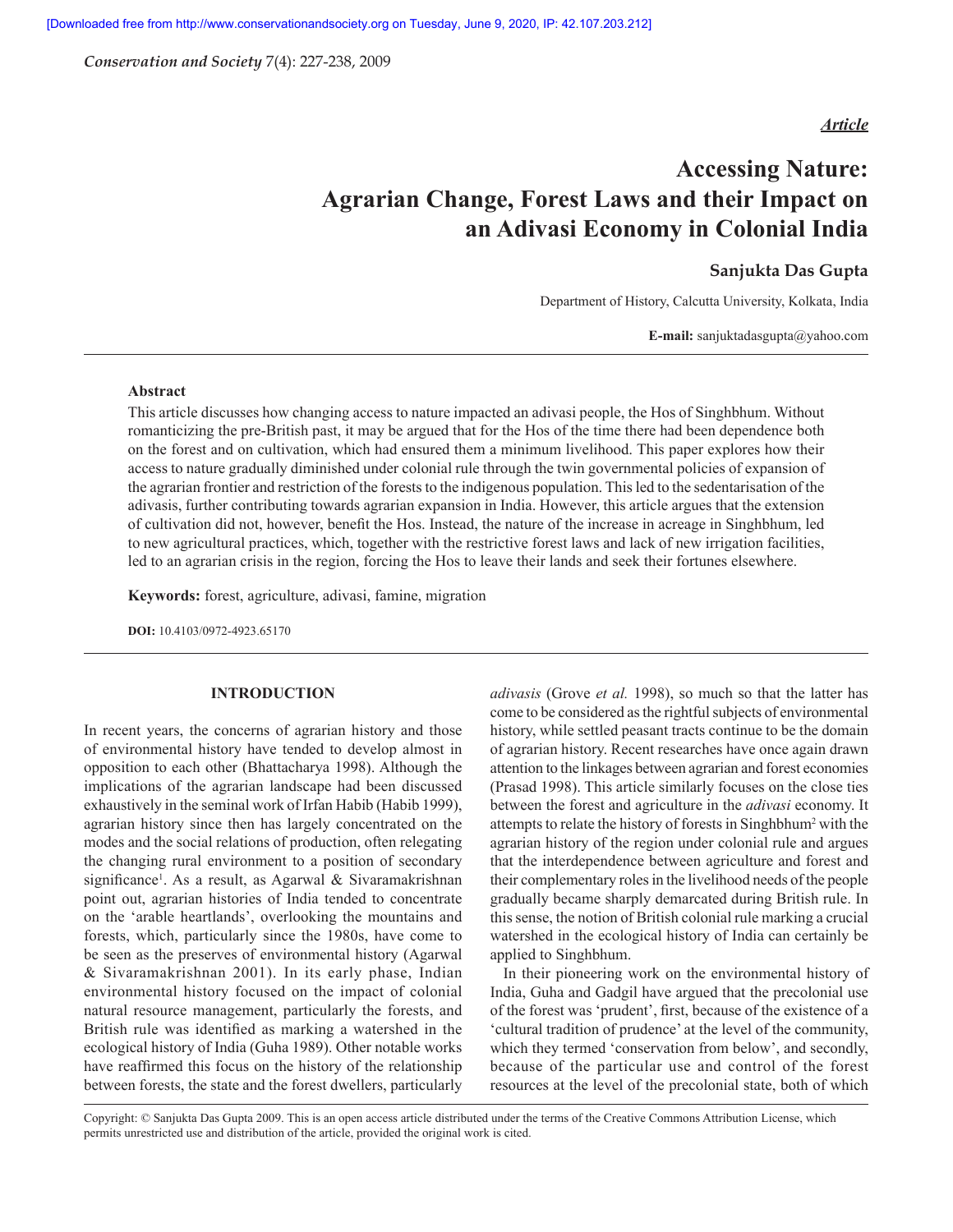were disturbed in various ways in the colonial period (Guha & Gadgil 1992). This argument has been rejected by others who assert that it would be anachronistic to attribute a sense of environmentalism to religious practices which effectively resulted in the preservation of forests<sup>3</sup> (Grove 1995) and that *adivasis* could not be considered in any way to be the natural conservators of their environment (Hardiman 1998). It has also been pointed out that the 'cultural tradition of prudence' did not have the kind of ecological implication as had been supposed, since it actually meant exclusion of a specified village space from cultivation forever, and not its prudent and regulated use (Chaudhuri 2004). An analysis of the changing nature of the use and control of the forest in precolonial and colonial Singhbhum corroborates some of these arguments. The close affinity between humans and nature as seen among the *adivasis* of the region should not lead to the assumption that they were in any way ecologically conscious conservators of the forest. Since *adivasi* societies had no recognisable means of knowing if going beyond a certain limit could damage the locality's ecosystem in the long run, we may conclude that notions such as 'conservation' and 'protection' were unknown and did not influence their use of resources.

The article also engages in the debate concerning agrarian development under British rule. On the basis of George Blyn's statistics (Blyn 1966), nationalist historians for long interpreted the impact of colonial policies on Indian agriculture in terms of stagnation. It has been argued, for instance, that British revenue policies, which functioned as a 'built-in depressor', effectively resulted in the flight of capital from the countryside and precluded any form of improvement in agricultural production (Thorner 1962). Challenging the nationalist paradigm, recent studies have assumed that the passing of the colonial forest laws, which restricted access to forests, assisted in the process of agrarian expansion through sedentarisation of marginal groups, such as *adivasis* and nomadic pastoralists. C.A. Bayly has argued persuasively that British rule in course of the nineteenth century had in fact resulted in the 'consolidation of the Indian peasantry' as pastoralist groups and shifting cultivators were increasingly forced to take to settled cultivation (Bayly 1988). Yet, as this article argues, the expansion of settled cultivation did not necessarily negate the pauperisation of the peasantry as is evidenced by developments in west Singhbhum. Instead, the increase in acreage during the colonial period led to an agrarian crisis in Singhbhum as it involved a major departure from the traditional land use and livelihood patterns that had developed on the basis of the topography and climate of the region, forcing a large section of *adivasis* to leave their lands and seek their fortunes elsewhere.

The article has four sections. The first section traces the principal features of the livelihood pattern that had developed among the Hos, the dominant *adivasi* group in Singhbhum, in the precolonial period. The second section analyses the nature of agrarian expansion under colonial rule; the third section highlights the constraints to access to the forest for the *adivasis*  since the late nineteenth century, while the final section explores the impact of these changes on the lives of the Hos.

# **LAND USE PATTERN IN EARLY COLONIAL SINGHBHUM**

In the early nineteenth century, Singhbhum district was a thickly forested, rugged country, protected by hill ranges and watered by numerous rivers. It was fertile and productive in some places and stony and barren in others. Many diverse ethnic communities inhabited this space, the Oraon, the Munda, the Gond, the Bhuiya, the Bhumij, the Tamaria and the Ho. The latter were the most numerous and the southwestern part of Singhbhum district, locally known as Kolhan, was almost exclusively peopled by them. Northern Kolhan was mostly open and gently undulating, with numerous villages. The south also was a flat, open country, thickly populated and well cultivated. Even in the cultivated regions forests interspersed with villages. The open areas of Kolhan were scattered with scrub jungle, composed chiefly of *palash* and *asan* trees. The south, where not cultivated, was covered with extensive grassy plains, while the south-west and west were mountainous and heavily forested. On the extreme south-western corner of Singhbhum was the wildest part of the district, the Saranda hills, a mass of inaccessible rocky summits covered with dense jungle. Formerly under the control of indigenous ruling dynasties, western Singhbhum was brought under the direct administration of the British in 1837 with the formation of the Kolhan Government Estate.

The economy of the Hos was characterised by the interdependence between forest and settled cultivation. The distinction between forest and pasture was often blurred and overlapping, and in many places, clearings would revert to forests on being abandoned. Thus, a Ho village consisted not only of a certain area capable of immediate cultivation, but a considerable forest area as well, over which *adivasi* groups claimed their respective areas of control. When local pressures upon land became too great, several households would move away from the village to clear another part of the forest, in the process becoming *khuntkattidars* or original clearers. Conversely, villages would revert to forest on being abandoned. The most important role of the forests lay in providing food. Forests provided edible fruit, roots, leaves and flowers and game which constituted an important part of the Ho diet. Because of this dependence, tribal areas were less susceptible to famines and we do not get any report of any major food shortage in Kolhan Government Estate in the first half of the nineteenth century, a time of recurring famines in the Chota Nagpur region<sup>4</sup>. The forests also provided the grazing grounds for the large herds of cattle and buffaloes that the Hos owned. Thus, the forest was deeply imbricated in the material and cultural life of the region.

Among peasant pastoral groups in India there had always existed various culturally determined concepts of the forest<sup>5</sup>. Hos too recognised two forms of forests. The sacred grove, the *jahira* or the *sarna*, was part of the village or *hatu.* The larger forest which lay beyond the village was the *bir*. *Bir* in fact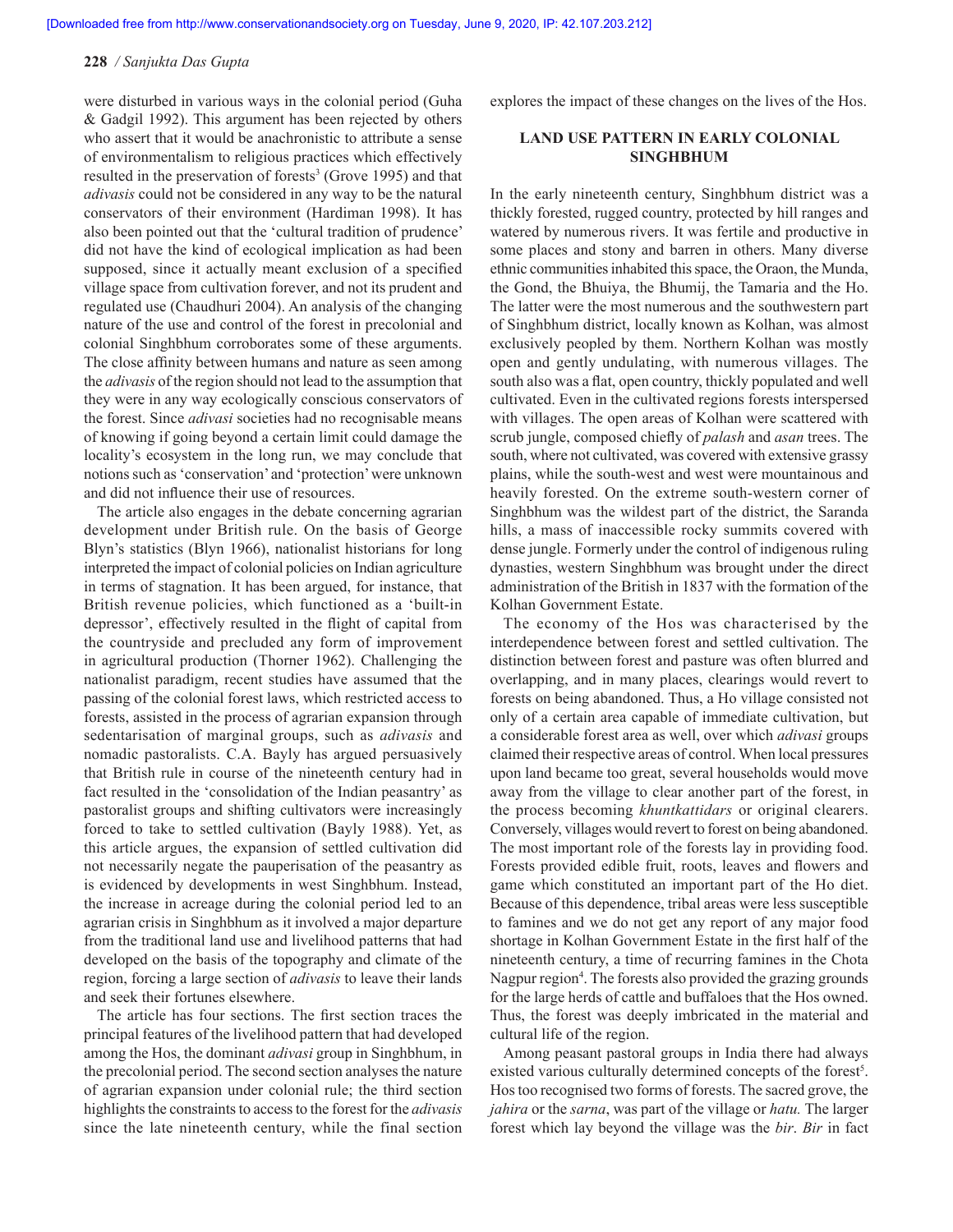#### *Agrarian change, forest laws and their impact /* **229**

signified wildness in contrast to the *hatu*, which represented the civilised and the term was used interchangeably to indicate both the forest and the state of being wild or unkempt (Deeney 1978). A portion of the original forest was customarily preserved as the *jahira* which was believed to be the residence of Dessauli, the village deity and his consort Maburu. The Hos believed that the grove deities were responsible for the crops and had the power to ward off diseases and epidemics. They were therefore especially honoured in all great agricultural festivals and the strictest taboo was maintained against cutting trees of the *jahira*. Even the taking of wood of fallen trees out of the *jahira* was forbidden because it was feared that the sylvan gods would then abandon the locality and withhold seasonal rain; desecration of the *jahira* met with expulsion from the community. In contrast to the *jahira*, however, the *bir* could be cleared for cultivation. It was also the abode of wild animals and the *bongas,* the many benevolent and malevolent spirits, who had to be propitiated through rituals and sacrifices. The forest therefore was both revered and feared. The significance of the forest to the lives of the Hos can be seen from the social and religious ceremonies that developed around it. One event of great social and cultural significance was the hunt which the Hos organised as did the other *adivasi* groups of the region. Often they would join with other groups such as the Mundas, the Santals and the Oraons to form bigger hunts (Bradley-Birt 1910). The hunting expedition was organised by the villagers and the population of the entire village acted as a corporate unit. Hunts therefore had a social relevance as well and served to strengthen communal solidarity within the village.

At the time of the British annexation, settled agriculture based on plough cultivation and a certain amount of artificial irrigation had come to prevail among the Hos although various forms of shifting cultivation was also practised in inhospitable areas<sup>6</sup> (Singh 1985). A variety of agricultural techniques had developed over the ages in an environment which consisted of a hilly, forested terrain, with a hot, dry climate and low rainfall for most parts of the year. In the precolonial period, settlement patterns, land utilisation and agricultural practices in Chota Nagpur had developed in consonance with the landform of the region (Prasad 1973; for a discussion of topography and land utilisation patterns in Chota Nagpur, see Mohapatra 1990). The heavy monsoon rainfall in Singhbhum created run-offs which washed away the topsoil from the ridges and deposited it at the bottom of the valleys. Periodic flooding of larger rivers also resulted in rich alluvial deposits on the banks. Hence there was great variation in the depth and character of the soil, ranging from the rich alluvial soil at the valley bottoms to the poor quality, dry, gravelly soil at the top of the ridges. To ensure the optimal utilisation of the arable space, villages in Singhbhum, as indeed throughout the Chota Nagpur region, typically tended to occupy the tops of the ridges as these were the least fertile zones. However, both the ridges and the valleys were utilised for agriculture, but the latter was more fertile since it had the heavier soil with a higher water retention capacity.

Settled agriculture involved the application of differing techniques. There were two broad categories of the arable lands: rice lands and the uplands. Rice lands were further classifi ed, according to quality, as the *bera* and *bad*, and the uplands as *gora* and *bakai.* In northern parts of Chota Nagpur the corresponding local categories were *tanr* (uplands) and *don* (rice lands) (Mohapatra 1991). *Bera* consisted of the fertile agricultural land located at the bottom of the valleys and in the depressions which was used for winter rice and for linseed, pulses and barley. Since it was irrigated by reservoirs, streams and springs *bera* was safe from drought but could be damaged by excessive rain. *Bera* lands were also richer since the topsoil of the ridges was washed down onto them and they also retained the moisture longer. Thus, unlike the *bad* lands, these did not require a heavy and well-distributed rainfall. In the *bera* lands, rice was usually transplanted. The embanked paddy lands at the top of the slopes were known as the *bad*, that is, the second quality rice lands. On these lands paddy was usually sown broadcast when the rains began in June and hence a well-distributed and heavy rainfall was needed to ensure a good crop. *Bad* lands were further classified locally as *longar* or *nali*, which consisted of the better quality *bad* lands on the slopes, and as *bad*, *badi* or *pi* or a third class of rice lands which lay on the top of the slopes (Tuckey 1920). The *longar* land included both the long, narrow strip of lowland lying between saddles of high land and also the fields low down on the slopes of rice lands which received drainage from the terraces above it. The output in the *longar* lands was the same as that of the *bera* in a good year, but could fail in a dry year.

Together with settled cultivation, a form of semi-permanent cultivation (variously known as *gora* cultivation and as *purunga*) persisted, even during the nineteenth century, in the steeper slopes of the upland areas which had lighter soils. Customarily, every Ho had the right to clear the forests for *gora* cultivation. Clearances then would be abandoned periodically for fresh clearings in the forest. Shifting cultivation was commonly practised in the south, particularly in the *pirs*<sup>7</sup> of Saranda, Latua and Rela, which were mountainous and heavily forested. Clearances located close to the villages, the *bari* or *bakai*, were manured and cultivated and could yield two crops a year, usually millet and mustard, but those situated at a distance were known as the *gora* and were roughly cultivated with more hardy crops such as coarse millets and oilseeds, though occasionally these were also used for rice cultivation. Here the practice was to fell the trees in the forest, burn the felled produce and mix the ashes with the soil and then cultivate the area. Usually the first crop of millet or pulse was sown while the bared trunks were still standing; but in the following hot season these were set on fire at the roots and the ashes further improved the soil (Ball 1880). Subsequently, fertility was improved by bringing litter from the adjoining forests, burning it and mixing the ashes with the soil. However, despite this, the area degraded over time and within ten years cultivators had to move to another spot. The *gora* lands were also used for pasture. The best uplands yielded an annual crop but inferior lands were fit for cultivation only once in four to five years.

The Hos were, in fact, not indigenous to Singhbhum, but are believed to have migrated there from northern Chota Nagpur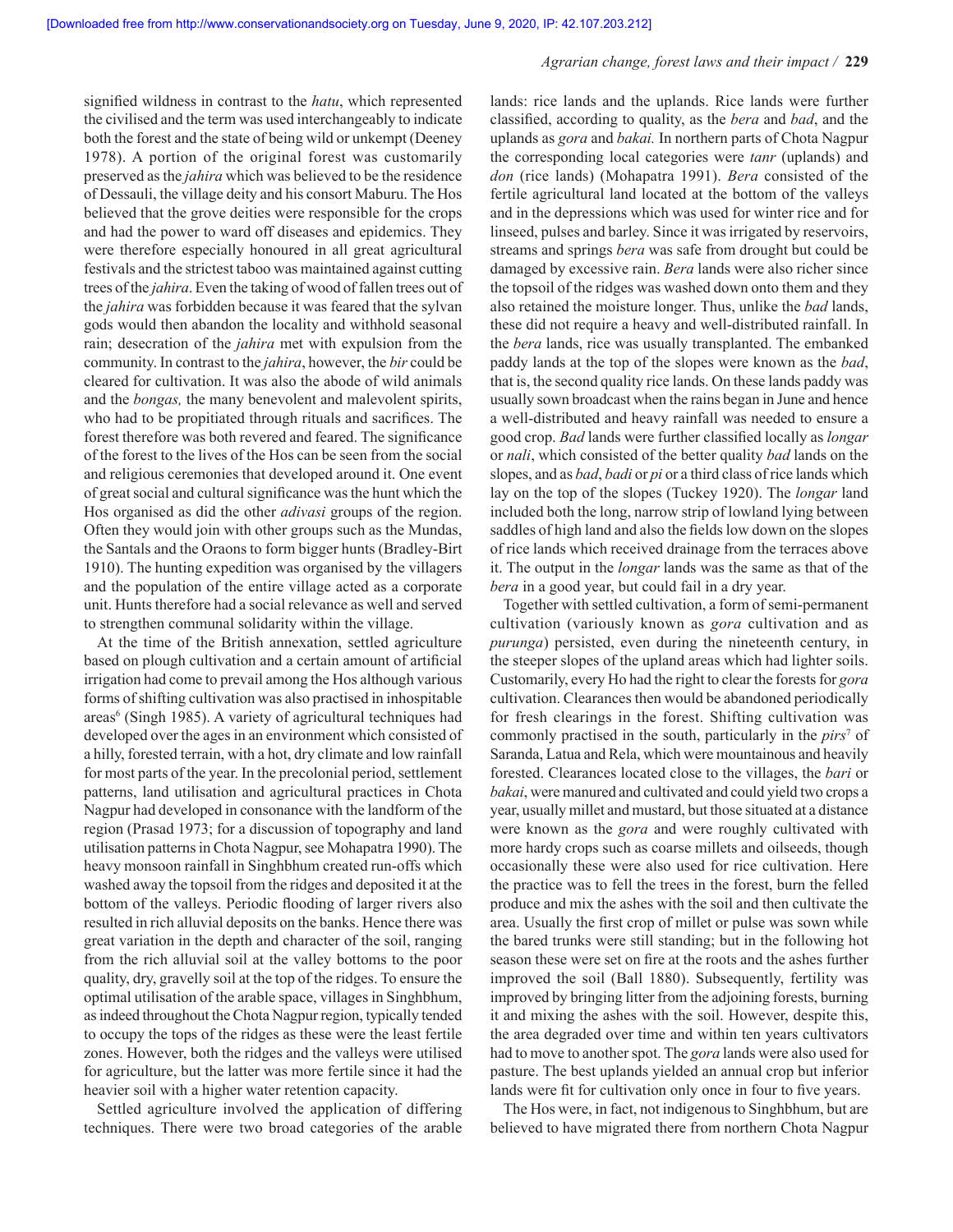sometime between the eighth and twelfth centuries<sup>8</sup>. These techniques of shifting cultivation, it may be argued, had been particularly suited to the needs of a migrating people in an inhospitable, jungle terrain. The colonial government was severely critical of shifting cultivation which it considered to be a wasteful enterprise<sup>9</sup>. Nevertheless, even in the early nineteenth century, given the level of agricultural technology available to the *adivasis*, the plentiful land available and a low population, shifting cultivation was a sustainable economic activity, supplemented as it was by dependence on forest produce. Moreover, contrary to desiccationist beliefs, shifting cultivation did not entail a continuous clearing of new forest areas, but followed a fallowing cycle whereby two years of cropping was followed by twelve to fifteen years of rest (Roy Chaudhury 1958).

#### **FOREST RESTRICTIONS UNDER COLONIAL RULE**

British rule significantly affected the livelihood patterns of the Singhbhum Hos, particularly the complementary roles of the forest and settled cultivation in their economy. Prior to the British annexation of Kolhan, villagers normally enjoyed customary access to all forest produce. They could also clear the forest for extension of cultivation with the increase of population and to graze their cattle. These practices were regulated by the *mundas* and the *mankis*, the headman of the village and the *pir* respectively. The precolonial state asserted its right to special control over and taxation or *dalkati* on only certain commercially valuable products of the time such as wild *tussar* cocoons. Nevertheless, neither the forest, nor the trees were considered to be the property of the indigenous kings or their subordinates. Similarly, the precolonial state, while exacting tributes from *adivasi* subjects rarely intervened in agricultural production decisions. This was to change under the British when the government embarked on a policy of direct intervention in local agrarian practices, particularly in its attempts to replace shifting cultivation with settled agriculture. One of the major changes that we may therefore associate with British rule was the separation that it brought about between the forest and settled cultivation.

The alienation of the Hos from the forest gradually occurred in stages following the British occupation of Kolhan in 1837. However, in the early days the colonial administration took little interest in the conservation of Singhbhum's forests and instead sought to consolidate its control over the area by the extension of cultivation. In the 1860s, the government made the first attempts to control Singhbhum's forests and restrict the traditional access to the forest in the interests of preserving its timber. Customary practices, such as tapping *sal* trees for *dhoona* or resin and the system of cotton culture followed by the villagers, were also depicted as being destructive of the forests<sup>10</sup>. Dalton, the Commissioner of the Chota Nagpur Division, proposed to place forests under the charge of the *mundas* and *mankis* who were assigned the responsibility of protecting the forests<sup>11</sup>. This dependence on the traditional leaders was necessitated by the remoteness of Singhbhum's

forests from the major timber marts and the inability of the colonial government to provide for any other agency at the time.

Behind such initiatives was the colonial government's understanding that timber from the Singhbhum forests would become commercially more valuable in the future when the forests near the timber marts were exhausted and when better communications were established with the interior. The commercial intent was, however, masked by public pronouncements of ecological concerns. Dalton thus declared that, 'it is not solely for the sake of timber that the forests should be preserved, it is desirable to afford them protection in consequence of the effect their disappearance is likely to have on the rainfall'12. Nevertheless, despite such considerations, extension of settled cultivation rather than reserving tracts of forests remained the focus of government policy in the mid nineteenth century. The revenue settlement of 1867 encouraged the reclamation of land for cultivation and Hayes, the Deputy Commissioner of Singhbhum, reported that thanks to the 'civilising' influence of the British cultivation had increased and all wastelands near Chaibasa had disappeared.13

It was in the last two decades of the nineteenth century that demarcating and reserving portions of the forest for the exclusive use of the government was taken up in earnest. A comprehensive act, the Forest Act VII of 1878, provided for the constitution of reserved forests all over India, effectively closing parts of the forests to the indigenous users. The need to preserve the forest was again motivated by the demand for timber at the time. The advent of railways created an enormously inflated demand for fuel and timber for railway sleepers. In 1885, it was officially estimated that the Singhbhum forests were capable of yielding 5,000 mature trees per annum14. The opening of the Bengal–Nagpur railway for goods traffic in 1890–1891 and the extension of the Rai Bareilly–Benaras Railway boosted the timber trade. Between 1895 and 1898, altogether 20,921 trees were felled and cut into 807,627 broad-gauge sleepers and the government realised revenue worth rupees 8,50,000 from this source (O' Malley 1910). There was also a growing demand for the timber of these forests in the timber marts of Calcutta where they were used for building purposes. A large quantity also went to the Sunderbans for boat building and the dry poles were exported to the coalfields and to other parts of Bengal and Bihar. Thus while forests became increasingly restricted for the local people, they were commercialised on a massive scale in the interests of enabling sustained timber production.

Besides creating reserved forests, the Forest Act of 1878 also had provisions for creating 'protected forests' if the claims of the users of the reserved forests were proven. On the basis of the Government of India's forest policy issued on 19 October 1894 (Majumdar 1950), India's forests were divided into four groups: reserved forests, protected forests, private forests and village forests and wastes. While in the two latter groups the access for the village communities continued much as before, in the protected forests, and especially in the reserved forests, the right of the local peasants to graze their animals, to cultivate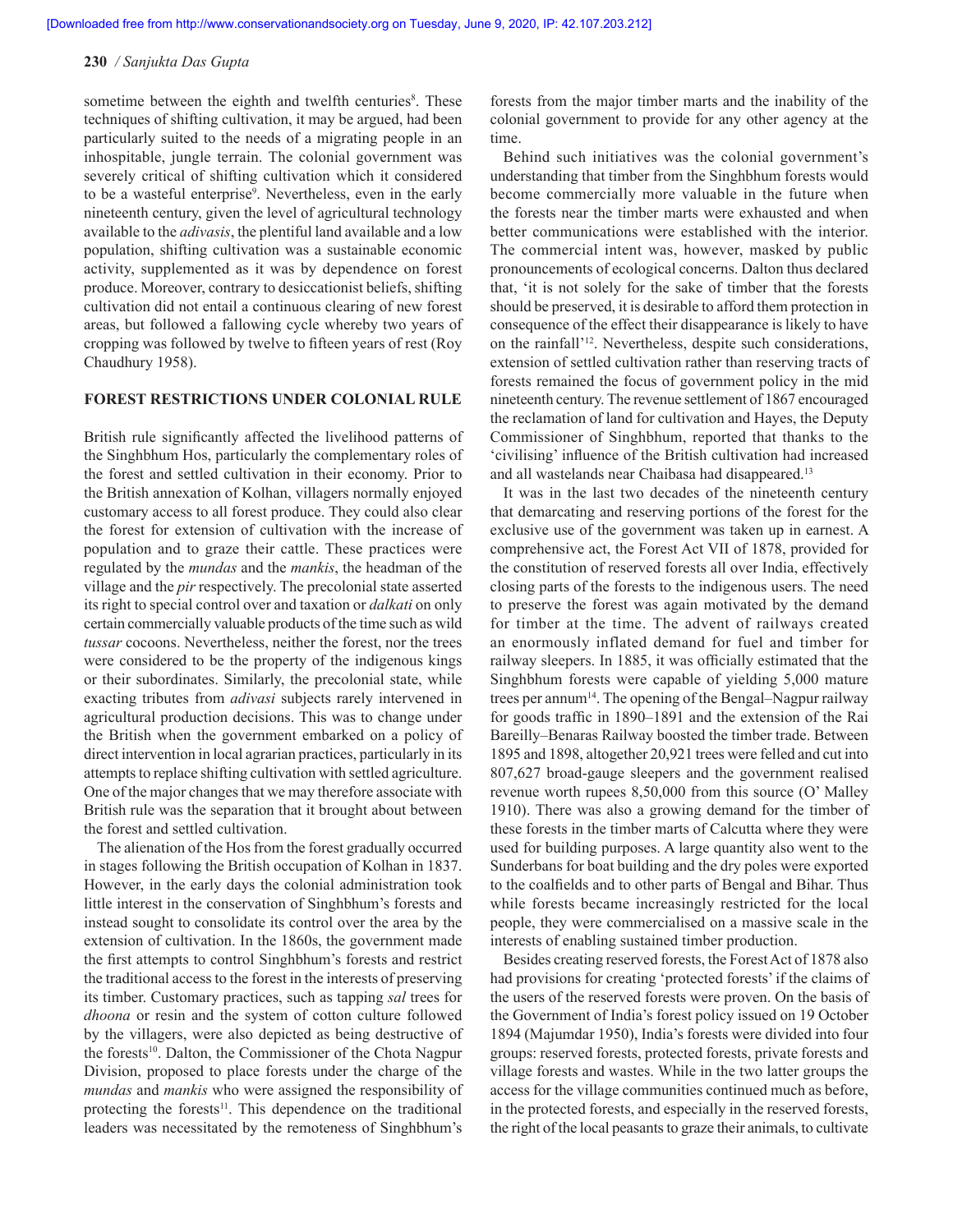crops, to fell trees, to collect honey, *mahua*, *kusum* leaves and *sabai* grass came under the strict control of the colonial state. The Forest Department undertook the management of reserved and protected forests, while village forests were administered by the district administration. The village headmen were assigned the responsibility of managing the village forests under the Deputy Commissioner.

To justify the intrusion of colonial forest administration, the government argued that forest laws were designed to secure the best interests of the Hos. Desiccasionist ideas, popular among government officials at the time, depicted the Hos as destroyers of their habitat. It was argued that all the villages outside the protected forest would soon be denuded of vegetation, unless immediate preventive measures were taken. It was also stated that the rights of the tenants were merely suspended in their own interests and not completely taken away. Forests had to be protected 'for the interests of the tenants, both of the present and future generations—and in view of this consideration it is equitable to curtail the privileges of the present generation of tenants, provided that no excessive inconvenience is caused to them'15. The object of restricting access to the forests was ostensibly not to exclude or diminish the rights of the tenants, but to regulate the exercise of their rights and prevent their wanton abuse (O' Malley 1910).

Ideological considerations undoubtedly informed many of the activists of the colonial administrators. Yet other official pronouncements of the colonial government show that ground realities, particularly commercial interests, underlay the justifications of scientific forestry that were propounded for preservation of forests. A district gazetteer for instance, commented, 'Unfortunately, the Kol seems unable to grasp the fact that the forest was made for any purpose other than to be destroyed, and its timber wasted wholesale' (O' Malley, L.S.S. 1910). Thus, traditional forest activities, not being conducted for earning profit, were termed wasteful, while the destruction of large areas of forest for the sake of the timber trade was a commercially profitable venture and hence denoted a gainful utilisation of forest resources. Ideological considerations were also largely modified by pragmatic considerations at the time of implementation of policies. Thus 'ideal methods of conservancy' often had to give way to 'the convenience and even to the prejudices of the people'16, not to mention that of the government. It was argued that the Hos could not help them in spite of themselves beyond a certain point. 'The measures of conservancy adopted should therefore be of the simplest possible nature; and we should avoid as much as we can worrying the people in matters that are not really essential'17.

By 1910, the forests of Singhbhum, both reserved and protected, extended over 1,085 square miles or more than onefourth of the total area of the district. With the introduction of forest laws, access to forests was controlled through regulations and licenses. In place of customary usage, the notion of right-holders in forests was introduced, based on a fine-tuned understanding of which privileges were to be accorded to whom. Categorisation thus took place both of the forest, its uses and its users. Although such categories rarely tended to be closed or fixed groupings and indeed tended to vary over time according to changing circumstances, this nevertheless involved a vital departure from customary practices. Grazing, for instance, was limited to specific types of animals—grazing of goats and sheep was not encouraged as they damaged the jungle—and to particular days of the week and to particular forests18. Permits came to be issued to recorded *raiyats* for taking minor forest produce free of charge, such as jungle fruit, *mahua*, thatching grass. However, for products such as lac and *tussar,* the government, as landlord, claimed *dalkati*. *Sabai* grass was governed by special rules even in village jungles as the Forest Department leased out licenses to paper manufacturers.

In 1895, the Conservator of Forests issued licenses to each village headman for hunting, shooting, fishing or trapping animals in reserved and protected forests of Chota Nagpur. The headman was required to himself obey and make the villagers obey the conditions of the licence. A system of reward and punishment ensured that the government's orders were carried out. Thus, licenses of the entire village could be withdrawn if any inhabitant contravened any provision of the Forest Law<sup>19</sup>. The Forest Act laid down several activities (many of which were in any case alien concepts in the Chota Nagpur region), which were inimical to the interests of conservation. The poisoning of rivers or other waters, the killing of fish by any explosive, the damming and baling of water and the use of small nets to catch fish were therefore officially prohibited<sup>20</sup>. The Hos were given the option to appeal to the Conservator of Forests or to the Divisional Commissioner in case they were refused licenses. However, the Conservator, with the approval of the Commissioner of the Division, had the authority to cancel any license granted under these rules for shooting in a forest and the offenders punished under the forest laws. Since forest products had gained in market value, the government also introduced new restrictions regarding the categories of people who could have access to them and to limit the number of people who could use the forest. Villages not contiguous to reserved forests had to pay an annual fee for the removal of forest products. Elaborate measures were undertaken to distinguish between villagers who had the right to utilise forest products and those who did not<sup>21</sup>.

With the demand for timber reaching a peak for supplying the Bengal–Nagpur Railway, the Commissioner gave the Forest Department permission to fell the trees for sleepers on government lands outside the reserved forests in Singhbhum. The permits were issued at exactly the same rates as those in force for the reserved forests, but they had to be presented by the holder to the head of the village who took them back after expiry of the time allowed and when the forest produce had been removed. While making facilities for the contractors to obtain fuel from unreserved forests, the Deputy Commissioner wanted that they should use the reserved areas rather than the village forests. He therefore ordered that those who obtained permits to remove produce from village forests should pay an extra fee or *dalkati* of one *anna* per rupee to the *munda* of the village in which the forest was situated. Of this, six *pies* in the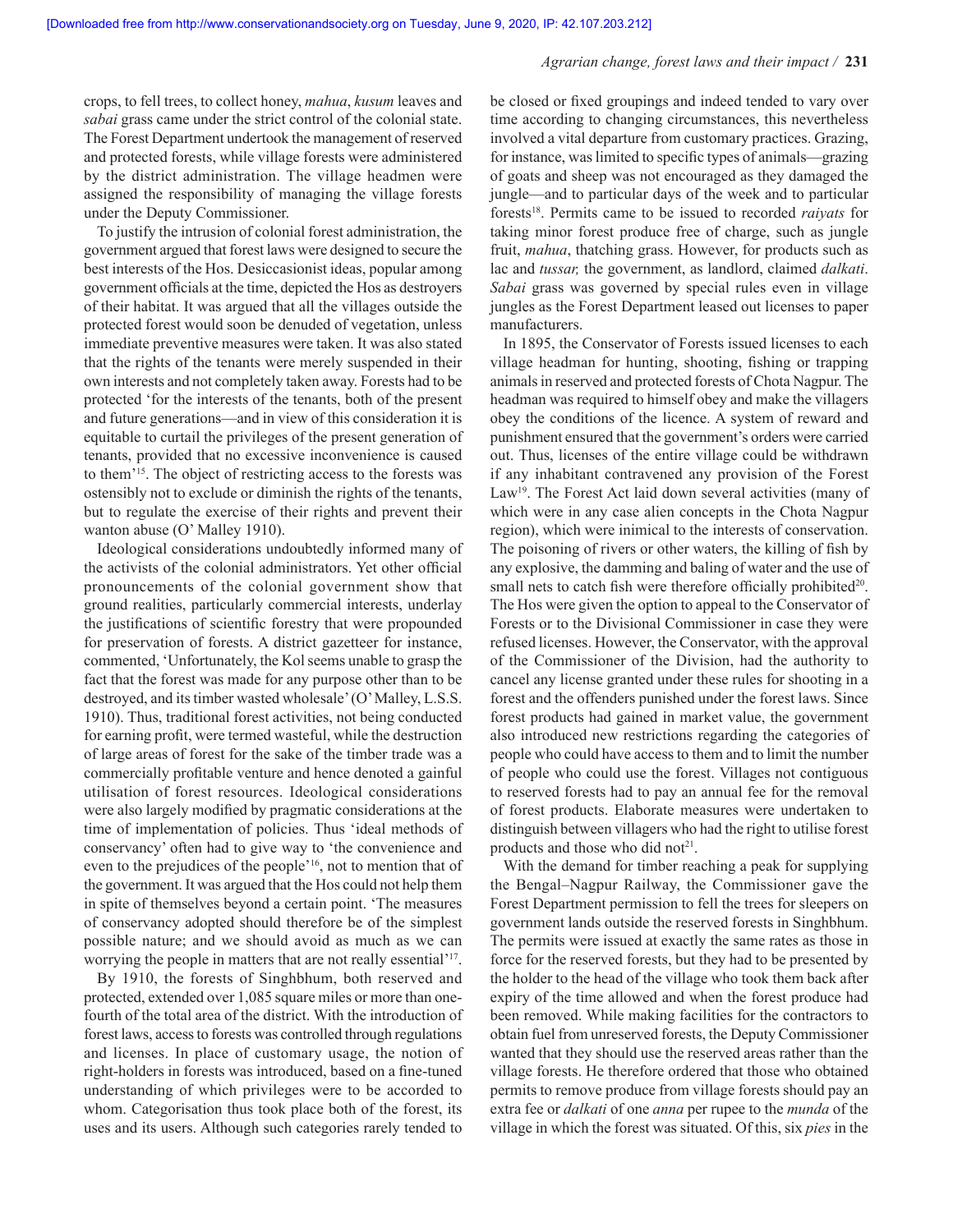rupee were to be paid by the *munda* to the *manki* of his *pir*. Thus the co-operation of the *mankis* and *mundas* was obtained to see that only permit holders were allowed to remove any produce from the village forests and only the trees selected and marked by the forester for cutting were actually  $cut^{22}$ . It was the duty of the Officers of the Forest Department to issue the permits and realise the amounts payable for timber, bamboo, grass, and so on, and they had to see to the marking of the trees that could be felled and to point out the locality in which the forest produce could be cut. It was specially proposed to guard against any trees being cut near villages or cultivation and all fruit trees that were useful to the people of the place. Moreover, as most of the permit holders were likely to be strangers from outside Kolhan, who were working as contractors for the railway, and did not know where the forests were, it was deemed necessary to employ ten extra guards to accompany the permit holders and foresters to point out the trees to be  $cut^{23}$ .

The rules regarding grazing rights and permits for removal of forest products were particularly irksome for the Hos who had been accustomed to unlimited access to the forest. At a conference in Chaibasa in 1914, the leading *mankis* and *mundas* met the Deputy Commissioner and demanded that protected forests be put in their charge. They presented a petition which stated that they should again be allowed to take timber from the protected forest without permission. They also claimed the right to graze sheep and goats in the protected forests.24 In 1924, the imposition of new rules of the Forest Department to regulate the grazing of village cattle within the government protected forests created unrest among the Hos. There were widespread complaints from tenants of Kolhan Government Estate and large crowds demonstrated before the Deputy Commissioner in Chaibasa. Rather than large-scale protest movements, however, the grievances of the people were translated into silent disregard of the forest rules and protests remained confined to individual acts of defiance. The Forest Department reported a number of cases every year of arson, poaching, illegal removal of firewood, illegal grazing, avoidance of *begar* and non-payment of wood cess and other forest fees.

Another change associated with colonial rule was that outsiders, only partially linked with the Forest Department, gradually came to control the forest-based economy of the Hos. Outsiders' presence in the forest was not a new thing and the forests had not been closed to the outside world during precolonial times. Their presence earlier was connected with the subsistence needs of the forest communities. It was through these traders that the forest dwellers exchanged their products for necessities which were not locally available<sup>25</sup>. However, under colonial rule the role of the outsiders also changed. Initially connected with the state's needs, their role over the years became largely autonomous of the state's control. Numerous outsiders arrived as contractors for the timber supply. So did timber traders who provided part of the supply to the contractors. Another group of outsiders consisted of the employees of the Forest Department, people connected with public works (such as road construction) and the supply of the Department's necessities such as food and labour. Outsiders also came to control the trade in minor forest produce, that is, produce other than timber, with the increasing state control over the forest. In Singhbhum, the major cause of destruction of jungles in the nineteenth century was the sale or lease of forests to timber suppliers, all private agencies.

Although the Land Acquisition Act of 1894 prohibited transfer of tribal lands to non-tribals, the state could secure access to village lands on the grounds that industrial development would serve a public purpose. Between 1915 and 1925, 100,000 acres of tribal land was used to open up mines, develop housing facilities and for construction of roads and rail tracks. Such land transfers were rarely equitable for the Hos. Monetary compensation, when granted was rarely adequate, and the Hos, unused to a money economy, would fritter away the compensation they received and thereby sink into landlessness. Monopoly leases to companies like Balmer Lawrie for removal of *sabai* grass created great hardship for the Hos. As a result, cottage industries such as string making, and so on, came to a standstill. Thus at a later stage it was the private interest groups rather than the government who came to cause hardship to the Hos in the forests.

Restriction to the use of forests also affected the traditional agricultural practices of the Hos. Access to the uplands also became restricted thanks to the forest laws which put large areas of the *gora* out of reach of the ordinary cultivators. When the protected forests were formed, the *raiyats* were induced to relinquish any plots of *gora* lands that lay within the forest, but many would not give up the rice lands. They were allowed to retain them on condition that cultivation was not to be extended. Nevertheless, a certain amount of surreptitious extension of cultivation continued to take place.

With restrictions placed on access to forests, the sentiments of reverence for the sacred grove, weakened in Ho villages in the later years of colonial rule. In his 'Note on the Hos', D.M. Panna, the Kolhan Inspector observed frequent fellings in the sacred groves in the early years of the twentieth century (Tuckey 1920). Trees were secretly felled, though not necessarily for the purpose of clearing lands for cultivation. In precolonial Singhbhum there had been a wide variety of people dependent on the forest. Both the village and the state used its resources, yet the use of the forest resources was limited by sociocultural and economic norms of the times. The village system being essentially non-competitive and subsistenceoriented, there was no competitive sharing of forest resources. To the colonial state, on the other hand, the forest resource had a commodity value and therefore had to be utilised for profit. They therefore had very different requirements and understanding of the forest, bringing about massive changes in the lives of *adivasis*.

# **EXTENSION OF THE ARABLE FRONTIER UNDER COLONIAL RULE**

A notable change associated with colonial rule in Singhbhum was the large expansion in cultivation. The area of rice lands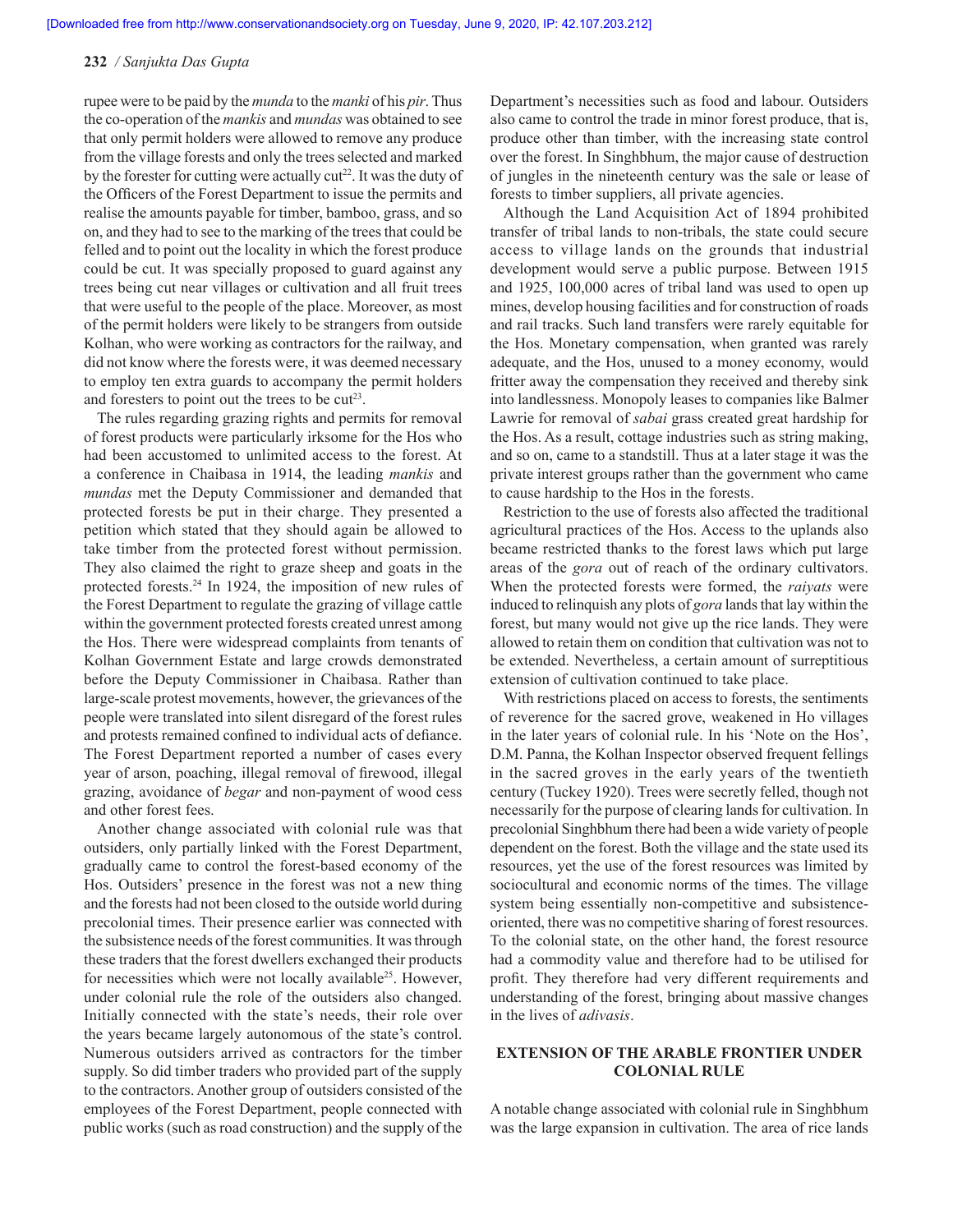under cultivation increased from 82,427 acres in 1867 to 1,94,738.9 acres in 1897 (Craven 1898). Of this, the total increase in the *bera* and *bad* lands was estimated at 136.3%, while the gross increase, including the uplands came to 307.3%. Thus it was found that the area under *bera* and *bad*  cultivation had doubled since the settlement of 1867. In all probability, this huge increase was partly due to serious under-enumeration in 1867 and over-enumeration in 1897. Between 1897 and 1920, when a revisional survey was held, it was found that there was a further increase of 29% in the area under cultivation. It was estimated that rice lands had increased by 13.6% and uplands by 50%. The Settlement Officer, Tuckey, ascribed this to the undercounting of uplands and over-enumeration of rice lands in 1897. He argued that the 1897 settlement report had underestimated the total area of the estate by 36 square miles and also that a considerable area of upland had escaped survey and assessment. It was thus concluded that the actual increase in rice land was greater than 13.6% while the increase of upland was much less than 50% (Tuckey 1920). Nevertheless, even making allowances for errors in computation, the massive extension of cultivation during the period becomes very apparent.

The reasons behind this massive increase in cultivation were many. The British government explained it partly in terms of greater sedentarisation of the Hos with the establishment of British rule and partly in terms of its 'civilising' influence. The other causes that the government highlighted included the creation of large forest reserves by the Government Forest Department, the protection of unreserved forests by the Deputy Commissioner, the construction of a railway through the district, the influx of a large number of outsiders into the district and no less importantly, the spread of primary education. The latter, it was argued, also had a 'civilising' effect and had helped to transform a 'wild and ignorant race' into a 'peaceable, industrious people'26. The railways opened the door to export and the cultivators in Kolhan, encouraged by the new demand, found an incentive to cultivate carefully and to increase the area of their cultivation.27 Colonial authorities had increasingly discouraged the practice of shifting cultivation even before the promulgation of the Forest Acts of the late nineteenth century as they considered it to be an inconstant process that was inimical to establishing its centralised control over the agrarian population. The reservation of 523 square miles of forests in the Kolhan by 1894 and the protection of unreserved forests, according to the British officers, had the effect of checking the nomadic habits of the Hos, binding them to the limits of their villages. As a result, they argued, more labour and care was bestowed in the cultivation of their lands and unforested cultivable wastes, which had been hitherto neglected. Moreover, forest-covered lands were also grabbed and brought under cultivation, resulting in an enormous additional area being brought under cultivation<sup>28</sup>.

However, more than the protection of forests, the real reason of the massive increase in cultivation could be ascribed to the rise in population. In the twenty-four years between 1867 and 1891, there had been an enormous increase in both the population of Hos and non-Hos. The 1891 census showed that the population of the Kolhan was 248,638 of whom 180,168 or 72.3% were Hos. However, in 1867 the population had stood at 118,281 of whom 93,968 or nearly 80% were Hos<sup>29</sup>. Thus, while the Ho population had doubled, that of the non-Hos had nearly tripled. A large part of the increase in the non-Ho population was due to immigration from the Tributary States of Orissa and out of a population of 68,470 non-Hos in 1897, no less than 45,667 were Oriyas who helped clear the dense jungles for cultivation. British administrators also considered them to be better cultivators, particularly the Oriya *goalas<sup>30</sup>*. Their example also helped to introduce superior techniques among the Hos. Besides Oriyas, non-tribal people from Hazaribagh and Chota Nagpur also flocked into the Kolhan as labourers on the railway tracks and in connection with the trade in sleepers and *sabai* grass. Later they settled down with their families as cultivators in the villages near the line (Craven 1898). The district administration also alleged that some of the outsiders gained entry through the connivance of the traditional village leaders, the *mankis* and the *mundas*, who had settled deserted holdings with them. They also permitted outsiders to clear wastelands $31$ , although the right of reclaiming wastelands was vested in the resident cultivating *raiyats*. This had the tacit approval of the district authorities who considered that the outsider cultivators were more energetic than the Hos in reclaiming wastelands<sup>32</sup>.

The local administration discounted the theory that land was passing out of the hands of the Hos and argued that the government could keep the increase in the number of outsider population under control since the number of outsiders who had settled in the estate between 1897 and 1918 was only 3,334 of whom 2,456 were non-agriculturists. It was further argued that most of the latter had settled in villages solely populated by non-Hos. The number who settled in Ho villages was less than  $1,000^{33}$ . Yet, government regulations were scarcely sufficient to check the steady inroads of outsiders into Kolhan.

The extension of the agrarian frontier was moreover accomplished both through the reclamation of new land as well as through the cultivation of wastelands. A process of intensification of cultivation also occurred through the increase of *korkar*34, that is, the conversion of uplands into rice lands. As Mohapatra had argued, this was a process that had been going on throughout Chota Nagpur (Mohapatra 1991). With the increase of population, much more of the upland, that is, the *gora* land, was embanked into the second quality rice land or *bad.* The exact percentage of increase is not easy to gauge because of the different parameters adopted for measuring acreage in the successive settlements, but it is clear that a steady conversion of the *gora* lands into *bad* occurred throughout the nineteenth and early twentieth centuries.

The *korkar* lands thus created were exclusively utilised for rice cultivation. In areas where there was a high percentage of rice land, most of the rice was cultivated in the *bad* lands. Most of the available *bera* land was made fairly early in the development of any tract, then the upland was extended, and at a much later stage that upland was gradually turned into *bad*.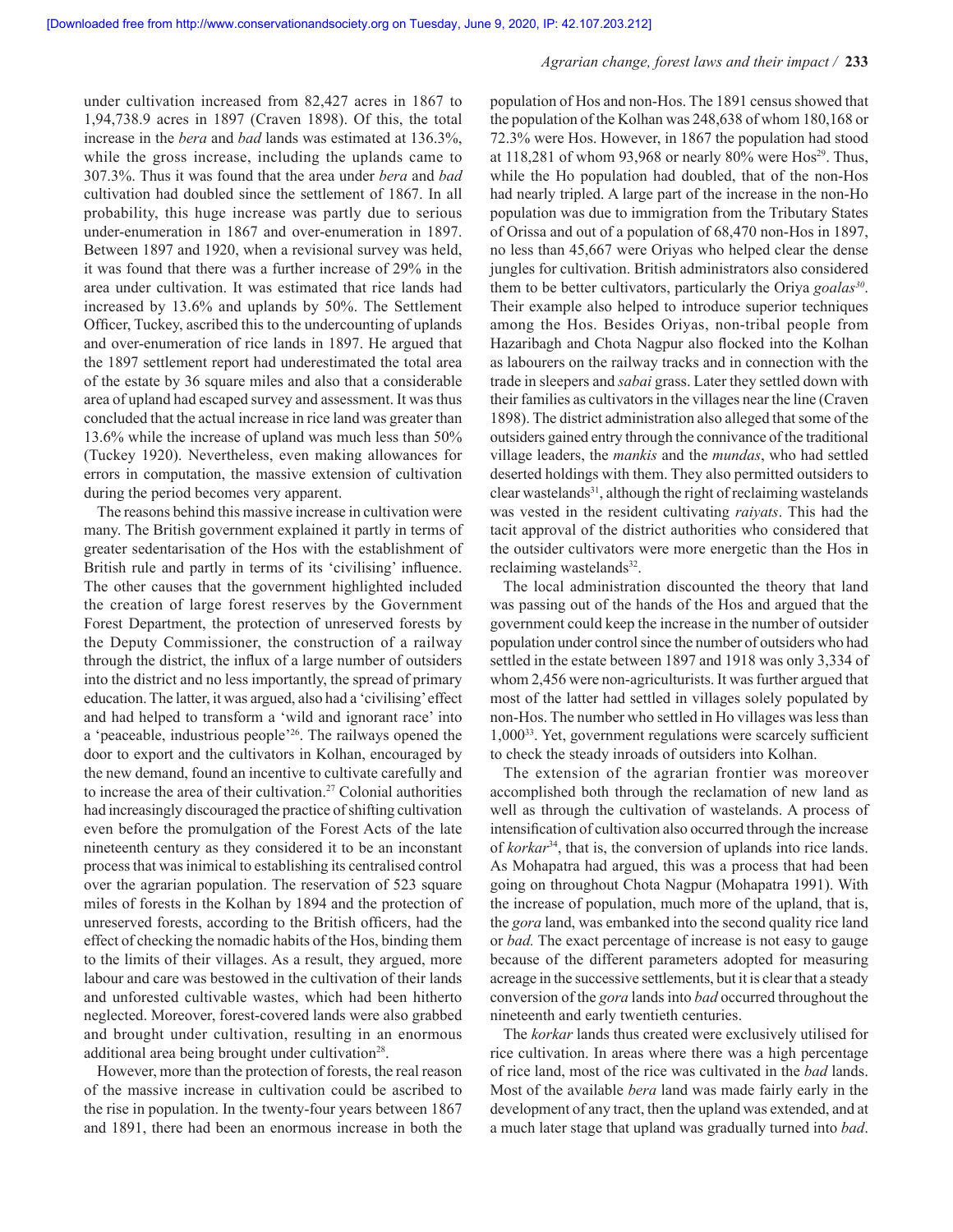Although *gora* or the upland had increased more than rice land since 1897, the general development of the estate pointed to an extension of *bad* made from *gora* (Tuckey 1920). Upgrading of the *gora* lands had its dangers especially during years of sparse rainfall. The crop on *bera* land was almost immune from complete failure to drought; on the contrary, the *bad* lands were entirely rain-dependent. Thus rice cultivation was extended to lands which, without adequate irrigation facilities, were better suited to the growth of upland crops. Areas which had a high percentage of inferior embanked rice land, which were not protected by natural or artificial irrigation became particularly prone to famines when the rainfall was insufficient or badly distributed. These included Chainpur, Ajodhya, Asantalia, Lota, Charai, Thai, Bharbharia and Lagra *pirs,* where the cultivated area consisted of over 70% of *bad* lands and Chiru and Gumra, where *bad* constituted 66% of the cultivated area.

These changes in land utilisation were accompanied by changes in the cropping pattern as well. By the end of the nineteenth century, rice had become by far the most important food crop in Kolhan and the net cropped area under rice was more than four times that of all the other food crops combined. Of the total rice crop, the percentages of *bera*, *bad* and *gora* rice in 1918 were 32, 57 and 11. respectively. Taking the outturn of these three crops into consideration, the *bera* crop had come to represent about 43% of the rice, the *bad* crop 51% and the *gora* crop 6% (Tuckey 1920). The percentage of rice land in West Singhbhum was not nearly as high as in East Singhbhum where it amounted to 69%, but much higher than in other parts of Chota Nagpur. The percentage of rice land was highest in the fully cultivated *pirs* of the north and east, lower in the south and lowest in the jungle *pirs*. In the most highly developed villages, where most of the good uplands had been terraced and converted into rice land, the proportion of inferior rice lands yielding a precarious crop was naturally highest and it was such villages that suffered most in the years of scarce rainfall and famines as during 1915–1916 and 1916–1917. The jungle villages, where only the best lands had been terraced were least affected by drought (Tuckey 1920). Thus, this increased dependence on a single crop made the agrarian economy more vulnerable to crop failure.

The increase in the extent of cultivation and the intensification of the process of cultivation was not, however, backed up by new irrigation projects which had become essential in view of the tendency to convert the uplands into rice lands. Under British rule there was little investment in irrigation on part of the government, although successive settlements emphasised its necessity. The 'land improvement' loans that it provided were normally negligible. The construction of tanks and embankments was an expensive proposition and Ho peasants lacked the capital for the purpose. Nevertheless, irrigation was left to the initiative of the villagers and the tenants, who had to expend large amounts of labour and capital on the construction of these irrigation reservoirs. In 1897, it was found that out of 943 reservoirs, no less than 661 or over 70% had been constructed by the peasants and only 78 or 8.2% by the government<sup>35</sup>. Thus, towards the end of the nineteenth century we find that irrigation facilities, essential for sustaining the increased rice production, remained short of the actual necessity. Agriculture in many areas continued to be raindependent, which made for a precarious situation in view of a sharply rising population. The full benefits of the extension of agriculture, therefore, remained restricted in view of the difficulties of cultivation and the want of irrigation.

Agricultural production in Kolhan also remained uncertain under colonial rule and the region became prone to famines whenever the rains failed. Even a partial failure of rainfall affected agricultural conditions, while rainfall deficiency spread over a few successive years led to acute distress due to the failure of crops. Together with this, another factor behind frequent famines was the growing dependence on the rice crop. The fact that a larger population had come to depend on agriculture, and was therefore exposed to drought and famine, further deepened their impact. North Kolhan was undoubtedly the area most liable to scarcity and distress owing to failure of rains since it contained a high percentage of *bad* land and the people depended almost entirely on the autumn paddy crop. In southern Kolhan, the soil was better and the people harvested larger crops of autumn cereals and winter oilseeds from the uplands. The forest areas were also less liable to famine for several reasons. In the first place, as mentioned above, owing to the large forest area the rainfall was heavier than in the more open parts. Secondly, there was a high percentage of *bera* or low-lying paddy lands, which benefited by drainage from the hills. Thirdly, the forests gave the inhabitants a food supply on which they could fall back on years of scarcity, and also provided them with work such as timber-cutting, *sabai*  cutting, and so on. The mines of the Bengal Iron and Steel Company at Duia also provided employment to the residents of neighbouring and distant villages<sup>36</sup>.

Between 1866 and 1918, there were five major occurrences of distress and famine conditions in Kolhan. Scarcity told most upon the class of people who were day labourers. While a cultivator in all probability could stand out two or three bad seasons, the 'exchange entitlement'37 (Sen 1981) of the labourers was far less. Labourers normally felt the effects of a bad season at once and their distress began with the first sign of a failure of the harvest. It was therefore suggested that men of this class should be the first recipients of help, but relief should be provided in exchange of labour. Moreover, it was argued, the wealthy members of the community should be called upon to contribute to relief measures.

Scarcity at times was also created by the large export of grain from the district. The grain trade was entirely carried on by non-resident outsider traders who came to Singhbhum during the cold weather. There was also a local system of grain dealing to re-import and re-distribute grain to the people. The local officers pointed out that Singhbhum, even in its worst years, produced enough grain to support its population. However, since the opening of the Bengal–Nagpur Railway in 1899, numerous merchants—Kutchi, Marwari and Bengali—set up large godowns at Chakulia, which was only 113 miles from Calcutta. In the winters they sent their agents into the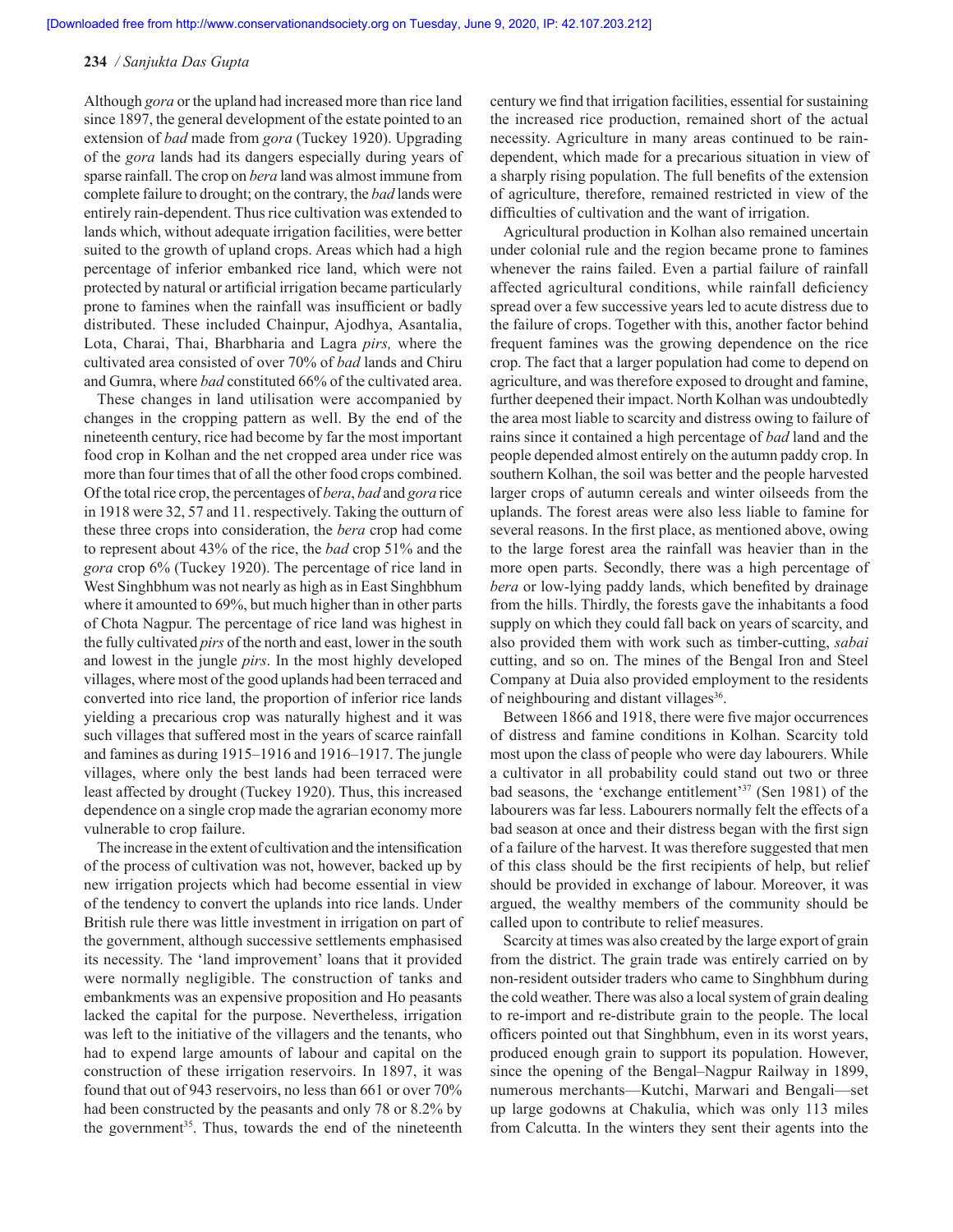interior to buy rice at the local market and export it all to Calcutta. Subsequently, they closed their business. In a bad year, although the export was smaller in quantity, it was more profitable since the smaller cultivators, unaware of the extent of rise in prices sold readily at a little above normal prices until they had depleted their stocks. Finally, paddy would be sold in the local *hats* at a price which only the outsider dealers could afford to give. However, these dealers could not make any profit out of re-importing grain into the *mofussil* during the monsoon. In Singhbhum district it was difficult for the grain traders in the locality to arrange for any distribution of grain in the interior since they lacked local knowledge. Moreover, because of restrictions on mortgaging the land of the *adivasi*  people the grain traders were unwilling to advance grain even for a month or two on the security of the standing crop. There were few local grain dealers who kept large stocks and there was no machinery for keeping the cultivator provided with food when the stocks were depleted. Although the bigger cultivators kept a sufficient stock for their own use they were understandably unwilling to part with this on any terms to their poorer brethren.

The years 1915–1918 again witnessed a widespread and major scarcity in the Kolhan Government Estate which affected the northern part of Kolhan as well as the forested south and south west. Northern Kolhan was particularly vulnerable to scarcity and distress owing to the failure of rains since the area had a high percentage of *bad* lands and the people depended entirely on the autumn paddy crop. The condition of the people of Kolhan at that time was far from satisfactory. Few had stocks of paddy in their houses, they could not procure loans from their more fortunate neighbours, nor could they find any work in the fields. The local trade was carried on by outsider merchants who visited the weekly *hats*. But for villages situated among the hills and forests, particularly in Saranda *pir*, these *hats* were practically inaccessible. Although attempts were made by the local authorities to import rice into the district, the prices had risen high, especially as the neighbouring states of Mayurbhanj and Keonjhar had prohibited the export of rice.

# **AGRARIAN CRISIS AND THE SEARCH FOR NEW PASTURES**

The fallout of the agrarian crisis, compounded with restricted access to forest was emigration, particularly to the tea gardens of Assam, a trend that became noticeable towards the end of the nineteenth century. Migration was not a new phenomenon for the different peoples and communities who lived in Chota Nagpur. Most of the *adivasis* of Chota Nagpur had a history of migration. In fact, the Hos themselves were not indigenous to Kolhan, but had migrated there from the north-western part of Chota Nagpur, displacing the previous settlers and consequently colonizing the region. The upheavals of the early colonial period had also resulted in migration of *adivasi* people such as that of the Santals from Hazaribagh to the Damin-i-Koh in the Santal Parganas, a process which started in the early nineteenth century. There was also considerable seasonal migration of the Dhangars<sup>38</sup> of Chota Nagpur to the Bengal districts during the winter months as early as 1827 where they found employment in the indigo factories, in the winter harvesting of the rice crop in Bengal and in the conservancy works in Calcutta (Hunter 1886).

In course of the nineteenth century, however, the nature of migration changed and the hired labourer and seasonal farmhand were rapidly transformed into part of the international labour force. The ending of the global slave trade witnessed scarcity of labour in the island colonies of Mauritius, British Guiana, Trinidad and even Australia which was replenished through hiring indentured labour from India during the 1840s and 1850s. The Chota Nagpur *adivasis* came to form a sizeable proportion of those taken overseas under indenture<sup>39</sup>. From the 1850s, however, their proportion began to dwindle and by the end of the nineteenth century Chota Nagpur *adivasis* were no longer systematically recruited for the sugar colonies<sup>40</sup>. At about the same time, during the 1860s, a new demand for tribal labour appeared from an alternative source—the tea industry in Assam and in the Duars on the Bengal-Bhutan border. Chota Nagpur was soon overrun with coolie recruiters whose employers were willing to make payments of Rs. 70 to Rs. 90 per head (Tinker 1974). Between 1870 and 1900 approximately 700,000 to 750,000 recruits for the tea industry went to Assam, of whom about 250,000 were from Chota Nagpur (Tinker 1974).

Despite the social and communal restrictions against mobility and the pressure to stay within the structure of the village community rather than to migrate, the push factors or the economic compulsions were an inducement for the Hos to migrate from Kolhan. In the earlier part of the nineteenth century, a period of considerable extension of cultivation, emigration from Kolhan had not been large (Dalton 1972). Even during the last decades of the nineteenth century emigrants registered under Act I of 1882 remained very low, although larger numbers emigrated under the 'free emigration' system, which was not registered. The Deputy Commissioner of Singhbhum estimated the latter at 254 in 1888–1889 against 385 in 1889–189041. In contrast, the number of registered emigrants from Singhbhum was 68 in 1887–1888, 33 in 1888–1889 and 98 in 1889–1890<sup>42</sup>. However, reliable figures regarding the number of coolies recruited in Kolhan could not be obtained as most of the coolies were taken by the recruiters directly to Purulia and Dhubri to be put on contract, without passing them through any registered depot<sup>43</sup>. The figures furnished by the so-called 'free' emigrant agents were unreliable, as the majority of them are said to be men of 'indifferent character', and were anxious to keep their proceedings from the knowledge of the authorities<sup>44</sup>. The opening of the Bengal–Nagpur Railway changed the recruiting grounds and the centres from which coolies were dispatched. Having partially exhausted the districts of Chota Nagpur, a fresh supply of coolies was located in the Central Provinces and in the Chota Nagpur Tributary States<sup>45</sup>. Several coolies, recruited from the Political States, who passed through Chaibasa depots, were returned as recruited from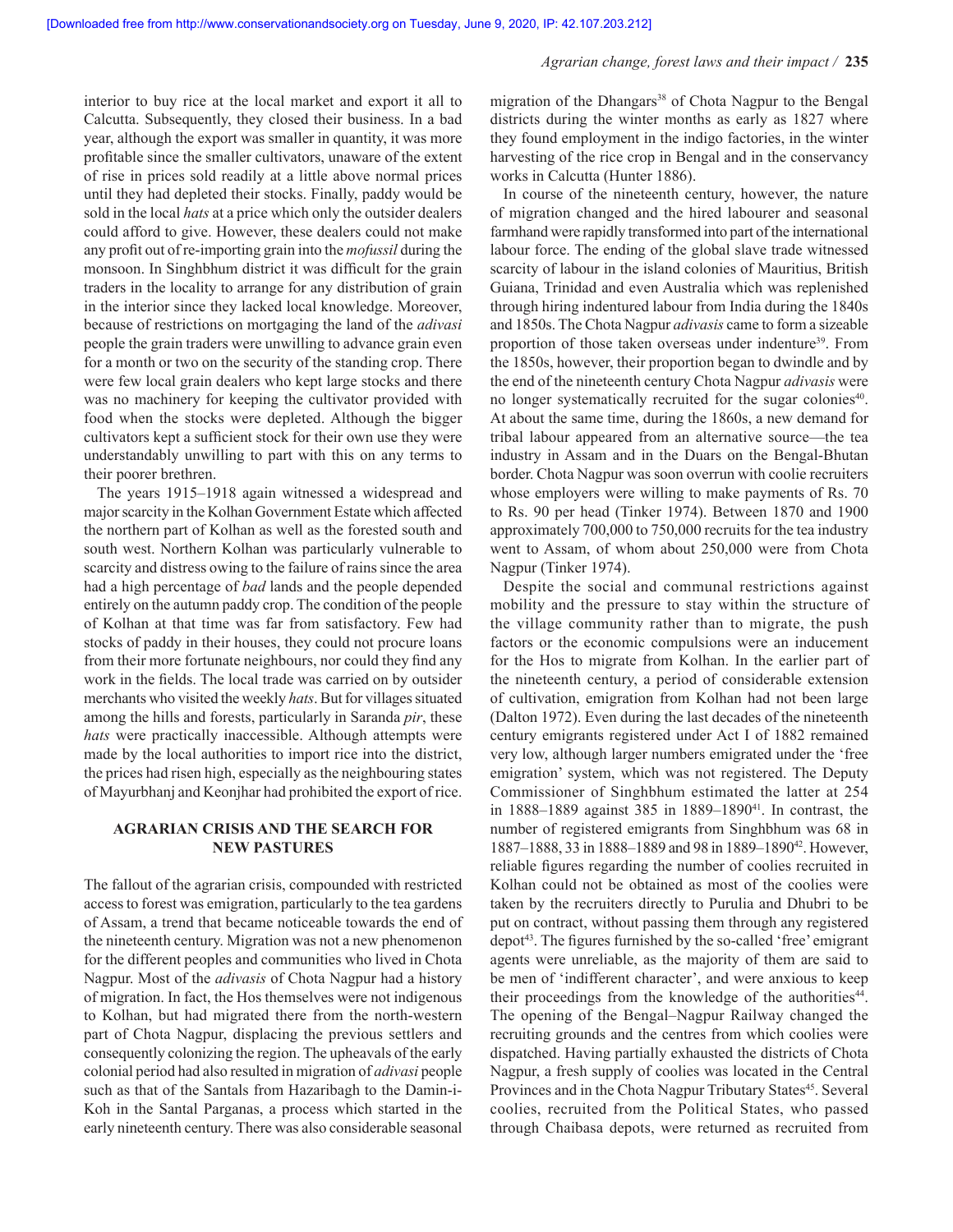the Singhbhum district, thereby conflating the figure for Singhbhum. Nevertheless, census reports show that there was a steady emigration from Kolhan since the early years of the twentieth century. In 1901, Kolhan sent out more emigrants than other parts of Singhbhum<sup>46</sup>. In 1915–1916 at least  $10,000$ coolies were recruited from Kolhan for Assam<sup>47</sup>.

Detlef Schewerin has emphasised the role of the institutional factors within Chota Nagpur to explain emigration from the region during the last decades of the nineteenth century (Schewerin 1978). According to Schewerin, the rise of landlordism in Chota Nagpur under British rule went against the prevailing custom of communal ownership in tribal organisation and to general indebtedness of the *adivasi*  peasantry, the usurpation of their lands by the landlords and increasing insecurity of their tenancies. In these circumstances, there was little agricultural expansion in Chota Nagpur Division in the nineteenth century. He further states that the process by which the *adivasi* peasantry converted low yielding uplands into higher yielding rice lands was impeded and the per capita availability of food grains declined, leading to the their exodus from Chota Nagpur.

However, local conditions in Chota Nagpur varied considerably and the charge of high landlordism does not apply to Kolhan Government Estate in West Singhbhum, which had been wrested from the traditional ruling class and converted into a Government Estate under the direct control of the British. In fact, as argued above, in Kolhan Government Estate, considerable extension of cultivation took place between 1867 and 1918. However, despite the increase in acreage, there was little advancement in agricultural techniques and agriculture continued to remain rain-dependent in Kolhan. Land improvement also had its pitfalls, as the development of irrigation facilities did not keep pace with the demand. The growth of population in Kolhan led to the growth of *korkar*  lands, that is, upgrading the uplands into *bad* or second quality rice lands, and this increased the need for irrigation. Failure of the monsoon rains and the consequent poor harvest led to agrarian crises, which acted as a motivating factor in seeking emigration. Droughts and famines were increasingly frequent in the late nineteenth and early twentieth centuries, culminating in the disastrous harvest failure of 1916–1918. In the conditions of distress and famine, *adivasi* cultivators could not get access to credit from outsiders. The status of the latter in Kolhan had, in any case, become precarious in view of various tenancy laws culminating in the Chota Nagpur Tenancy Act of 1908, which restricted the transfer of tribal lands to outsiders.

Although in normal years Hos were averse to leaving their homes, famine situations and crop failures induced them to look for employment elsewhere. An increase in the number of emigrants was thus considered by the district authorities to be a sure sign of distress. Thus, during the months of January to August 1916, the average number of emigrants from the district was over 1,200 per month, whereas in the previous year, the average had been less than 150<sup>48</sup>. Thus far as the administration was concerned, emigration was a useful form of famine relief. There was only one objection to it; the fact that occasionally an able bodied labourer emigrated leaving his dependents behind to swell the number of recipients of gratuitous relief. Such cases were, however, exceptions, generally whole families emigrated<sup>49</sup>.

#### **CONCLUSION**

In Singhbhum, as in other parts of Chota Nagpur, the most significant change associated with the colonial period was the expansion of settled cultivation, in the late nineteenth century. This constituted one of the methods in which the early colonial administration sought to consolidate its control over the tribal people of the region. Extension of cultivation served the dual purpose of 'civilising' both the countryside and the 'savage' through sedentarisation and control of their volatility. Yet, agrarian change in Singhbhum did not lead to any tangible benefits nor did it indicate stability of livelihood or agrarian development so far as the bulk of the *adivasi*  population was concerned. In precolonial times, agriculture and dependence on forests had complemented one another. The increase of cultivation together with restricting access to forests which occurred under colonial rule had an adverse effect on a large section of the Hos in Kolhan. As their access to the forests became restricted, it made them all the more dependent on settled agriculture. Uplands, where age-old, slash-and-burn methods used for growing hardy crops were converted into settled rice lands. The increasing dependence on rice made the Hos more vulnerable to famine and scarcity. The colonial government laid the responsibility of such improvement on the *adivasis* and was content to denigrate them as being 'improvident and lazy' and not amenable to change. Agriculture, however, continued to remain dependent on rainfall. There were few irrigation projects to counteract the uncertainty of rain. Thus the agrarian economy remained fragile and liable to famine and scarcity. The problem was accentuated by the action of the outsider traders in creating an artificial shortage by exporting most of the produce outside to Calcutta and other urban centres. In such circumstances, migration to Assam in search for a new livelihood was an option taken up by some. Nevertheless, migration remained the last option for most of the Hos who preferred to remain bound to their land rather than seek their fortunes abroad.

#### **Notes**

- 1. The notable exceptions to this include Washbrook 1978.
- 2. Singhbhum district is located in the south-eastern part of the Chota Nagpur plateau. In the nineteenth century, it had formed part of the Chota Nagpur Division of the Bengal Presidency. Today Singhbhum lies in the newly constituted Indian state of Jharkhand.
- 3. Grove (1995: 386), for instance argues that the non-arable environment in the pre-colonial era was 'far from being a paradise of so-called common property'.
- 4. Even in the famine that hit Kolhan in 1913-1918, the mortality rate was far less than elsewhere in North India as the *adivasis* in Kolhan supplemented their scanty food supply with food collected from forests. The Deputy Commissioner of Singhbhum observed that several parts of the Singhbhum forests came to resemble 'rabbit warrens' as a result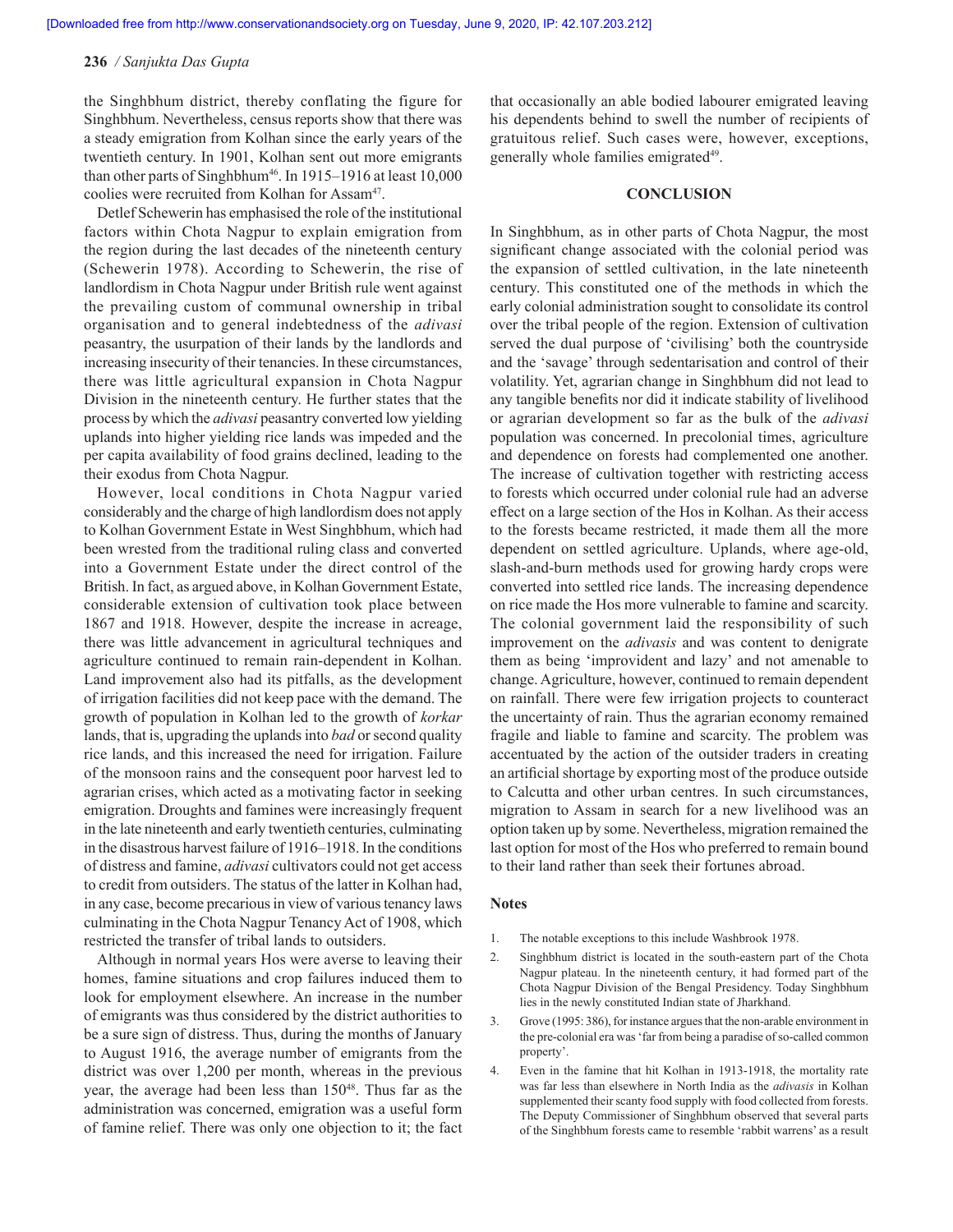*Agrarian change, forest laws and their impact /* **237**

of the people digging up tuberous roots, 'Annual Progress Report on Forest Administration for 1918–19'. Government of Bihar and Orissa (hereafter GB&O). Revenue (Forest) Proceedings, Nos. 3–11, September 1920, West Bengal State Archives (hereafter WBSA).

- 5. Bandyopadhyay (2001: 146-148) identifies four such concepts, namely, *mahavana* (deep forest), *srivana* (village forest), *panchavati* (the sacred grove) and the *brajamandala* (a series of culturally significant gardens), which though not valid for all Indian societies for all historical periods, nevertheless remain significant as cultural concepts.
- 6. The transition to settled agriculture, according to Singh (1985: 65), was facilitated by the use of iron implements and the plough. These had transformed the tribal groups in Chota Nagpur into settled peasant communities. He further argued that this process may have been aided by the imitation of the agricultural practices of peasant communities such as Bhogtas, Kurmis, Ahirs and Koeris who had migrated into the region.
- 7. *Pirs* were administrative divisions, usually consisting of ten to twelve villages.
- 8. Roy (1995: 79) argued that the fact that the Hos retained no memories about the rise of the Nagbansi Raj in Chota Nagpur between the eighth and twelfth centuries indicates that they must have broken off from the Mundas and migrated southwards before the kings of Chota Nagpur obtained power. Hos themselves do not appear to have retained any traditions of origin or migration that throw light on their history. While Oraon folklore claims that the exodus of the Hos was caused by their invasions, Tickell (1840: 695) had suggested that this migration was probably an attempt to escape the tax regime imposed by the rising state systems of Hinduised groups in Chota Nagpur and its accompanying extortion.
- 9. Contrary to the general view of swidden agriculture as a wasteful mode of cultivation, Geertz (1963: 15–16), following the 'ecological approach in anthropology', has argued that this system of cultivation had its positive attributes as well. He writes, 'In ecological terms, the most distinctive positive characteristic of swidden agriculture (and the characteristic most in contrast to wet-rice agriculture) is that it is integrated into, and when genuinely adaptive, maintains the general structure of the pre-existing natural ecosystem into which it is projected, rather than creating and sustaining one organised along novel lines and displaying novel dynamics'.
- 10. Cotton cultivation entailed clearing forests by girdling large trees and burning them in certain patches of the forest. The area thus cleared was cultivated for two or three years and then abandoned.
- 11. Dalton to Board of Revenue, 3 August 1867. Government of Bengal (hereafter GOB), Revenue Proceedings, No. 9, September 1867, WBSA.
- 12. Dalton to Board of Revenue, 3 August 1867. GOB, Revenue Proceedings, No. 9, September 1867, WBSA.
- 13. W.H. Hayes to Commissioner, Chota Nagpur Division (hereafter CND), 22 February 1867, p. 128, GOB, Revenue Proceedings, No. 122, June 1867, WBSA.
- 14. This estimate was later reduced to 3,000 trees by the Conservator of Forests, 'Annual Progress Report on Forest Administration for Bengal, 1892-93'. GOB, Revenue (Forest) Proceedings, Nos. 9–10, January 1894, WBSA.
- 15. Hallett, Deputy Commissioner, Singhbhum, to the Commissioner of CND, 26 July 1916, GB&O, Revenue (Forest) Proceedings, No. 4, A- Enclosure (1), April 1917, Bihar State Archives (hereafter BSA).
- 16. GBO, Revenue (Forest) Proceedings, No. 18, January 1915, Enclosure 1, BSA.
- 17. GBO, Revenue (Forest) Proceedings, No. 18, January 1915, Enclosure 1, BSA.
- 18. J.E. Scott, Deputy Commissioner, Singhbhum, to Commissioner, CND, 12 February 1924, GB&O, Revenue (Forest) Proceedings, No. 1A, Enclosure 1, September 1924, BSA.
- 19. 'Rules to Regulate Hunting, Shooting, Fishing etc. in the Protected Forests of Khurda, Chota Nagpur and Sonthal Parganas', GOB, Revenue

(Forest) Proceedings, Nos. 576–578, February 1895, WBSA.

- 20. 'Rules to Regulate Hunting, Shooting, Fishing etc. in the Protected Forests of Khurda, Chota Nagpur and Sonthal Parganas', GOB, Revenue (Forest) Proceedings, Nos. 576–578, February 1895, WBSA.
- 21. B. Cartier to Commissioner, CND, GOB, R Revenue (Forest) Proceedings, Nos. 47–48 February 1895, WBSA.
- 22. Samuells, Deputy to the Commissioner, CND, 31 January 1889, GOB, Revenue (Forest) Proceedings, Nos. 23–32, September 1890, WBSA.
- 23. Samuells, Deputy to the Commissioner, CND, 31 January 1889, GOB, Revenue (Forest) Proceedings, Nos. 23–32, September 1890, WBSA.
- 24. 'Note of Statements of *Mankis* and *Mundas* on the Second Day of the Conference',  $9<sup>th</sup>$  July 1914, GB&O, Revenue Proceedings, No. 6, D – Enclosure 4, March 1915, BSA.
- 25. This dependence was common to other forest dwelling communities. For instance, Arnold (1982: 9) has shown that in the Gudem-Rampa Hill Tracts near the Godavari river in Andhra Pradesh forest people tied to shifting cultivation mostly depended for their necessities on migrant traders who passed through the hills on their way from the coast to Bastar and the Deccan. Nandini Sundar's study of the Bastar in the Central Provinces shows that itinerant traders, known as the *banjara* controlled the trade in non-timber produce. Sundar 1991: 110–112.
- 26. Renny, Deputy Commissioner of Singhbhum to Commissioner, CND, 25 July 1893, GOB, Revenue Proceedings, No. 13, July 1894, WBSA.
- 27. Renny, Deputy Commissioner of Singhbhum to Commissioner, CND, 25 July 1893, GOB, Revenue Proceedings, No. 13, July 1894, WBSA.
- 28. Renny, Deputy Commissioner of Singhbhum to Commissioner, CND, 25 July 1893, GOB, Revenue Proceedings, No. 13, July 1894, WBSA.
- 29. Renny, Deputy Commissioner of Singhbhum to Commissioner, CND, 25 July 1893, GOB, Revenue Proceedings, No. 13, July 1894, WBSA.
- 30. *Goalas* or cowherds formed a service caste group.
- 31. A. Forbes, Commissioner, CND to the Secretary, Board of Revenue, 29–30 November 1897, in Craven 1898.
- 32. A. Forbes, Commissioner, CND to the Secretary, Board of Revenue, 29–30 November 1897, in Craven 1898.
- 33. P.W. Murphy to the Secretary, Board of Revenue, 31 May 1920, in Tuckey (1920: 5).
- 34. The term *korkar* is derived from the Munda saying *Korkar bae kaede* (I have dug up the land by using an axe).
- 35. A. Forbes, Commissioner, CND, to the Secretary to the Board of Revenue, 29–30 November 1897, in Craven 1898: 1.
- 36. *Report of the Commission Appointed to Enquire into the Famines in Bengal and Orissa in 1866*. Pp. 275–276. Vol. 1. Calcutta: Government Press, 1867.
- 37. Recently Chakrabarti (2004: 469–473) has assessed the 1896-1897 famine in Bengal and has concluded that it needs to be understood both in terms of 'food availability crisis' and 'failure of exchange entitlement'.
- 38. The Dhangars were people of Chota Nagpur who hired out their labour and usually came from the Santal, Munda and Oraon tribes.
- 39. Ghosh (1999: 19–20) argues that the reason advanced for this preference was their 'lack of caste' because of which they had few taboos regarding food or work. Moreover, they were perceived to be an undemanding labour force, satisfied with very little material necessities, and 'were more docile and worked harder' than the coolies from other parts of India and Africa. Thus planter capitalism led to the creation of the stereotype of the tractable Dhangars, who were better than the Africans, if not in strength, certainly in docility and in meeting the demands of plantation discipline. Paradoxically, this was at variance with the perceptions that the Chota Nagpur district administration had of the local tribal communities who were invariably castigated for being improvident, lazy and disinclined to work.
- 40. The decline could be attributed to their high mortality rate in the coolie depots of Calcutta and on board the emigrant ships, which sometimes witnessed the loss of as much as a quarter or a third of the